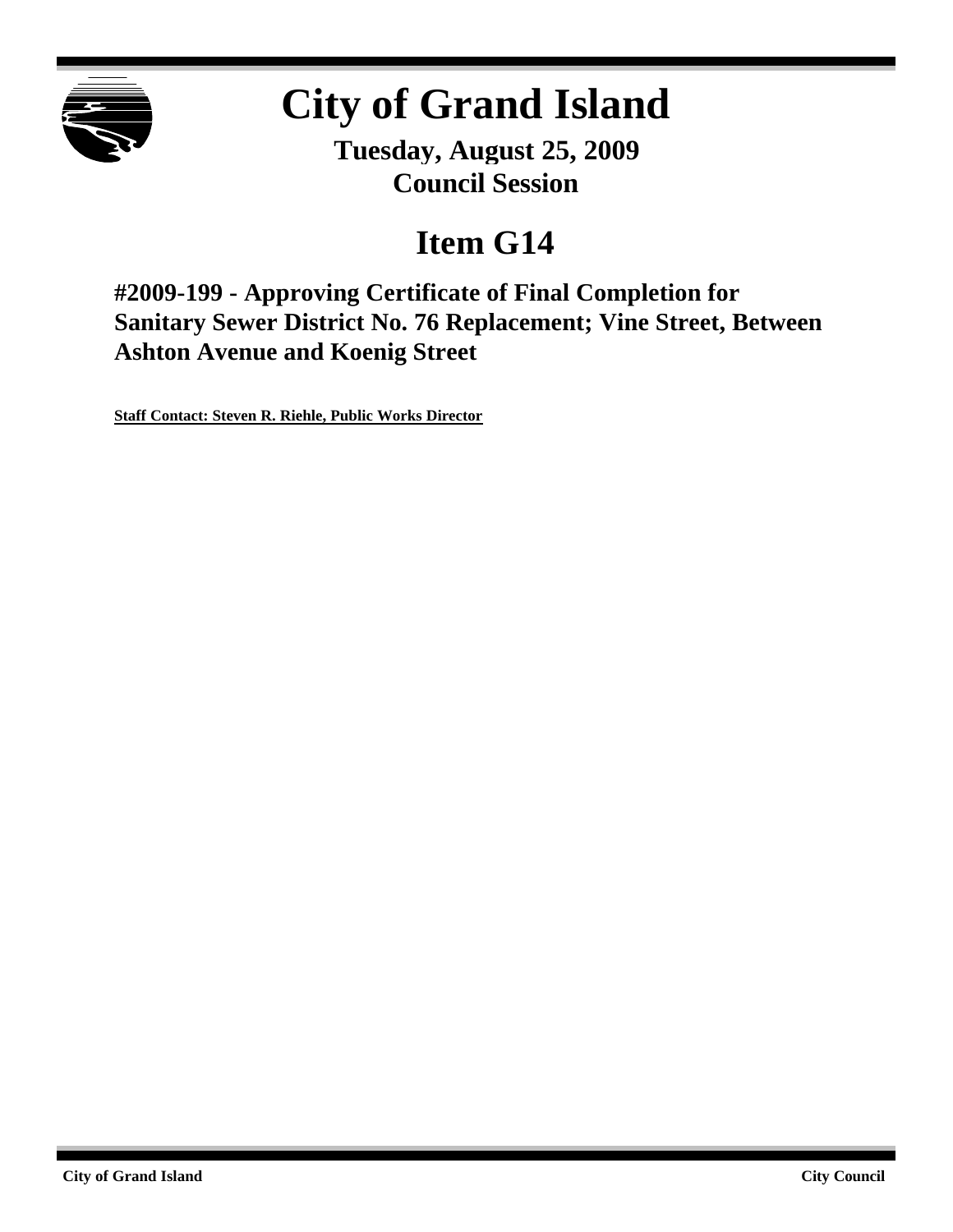## **Council Agenda Memo**

| From:           | Steven P. Riehle, Public Works Director                                                                                                              |  |  |  |
|-----------------|------------------------------------------------------------------------------------------------------------------------------------------------------|--|--|--|
| <b>Meeting:</b> | <b>August 25, 2009</b>                                                                                                                               |  |  |  |
| Subject:        | Approving Certificate of Final Completion for Sanitary<br>Sewer District No. 76 Replacement; Vine Street,<br>Between Ashton Avenue and Koenig Street |  |  |  |
| Item $#$ 's:    | $G-14$                                                                                                                                               |  |  |  |
| $Presenter(s):$ | Steven P. Riehle, Public Works Director                                                                                                              |  |  |  |

#### **Background**

The Diamond Engineering Company of Grand Island, Nebraska was awarded a \$211,322.19 contract at the June 23, 2009 regulary City Council meeting. Change Order #1 for this project was approved by City Council on July 28, 2009 in the amount of \$4,000.00 to a sanitary sewer manhole. This project was necessary due to the deterioration and collapse of the sanitary sewer line that serves this area. Work commenced on June 29, 2009 and was completed on August 7, 2009.

#### **Discussion**

The project was completed in accordance with the terms, conditions and stipulations of the contract, plans and specifications. There was an overrun on the excavation of unsuitable material because the soil under the pipe was unacceptable and had to be excavated and replaced with suitable soil. The entire project was completed with a net overrun of \$4,166.15 for a total construction cotract cost of \$219,488.34.

### **Alternatives**

It appears that the Council has the following alternatives concerning the issue at hand. The Council may:

- 1. Move to approve
- 2. Refer the issue to a Committee
- 3. Postpone the issue to future date
- 4. Take no action on the issue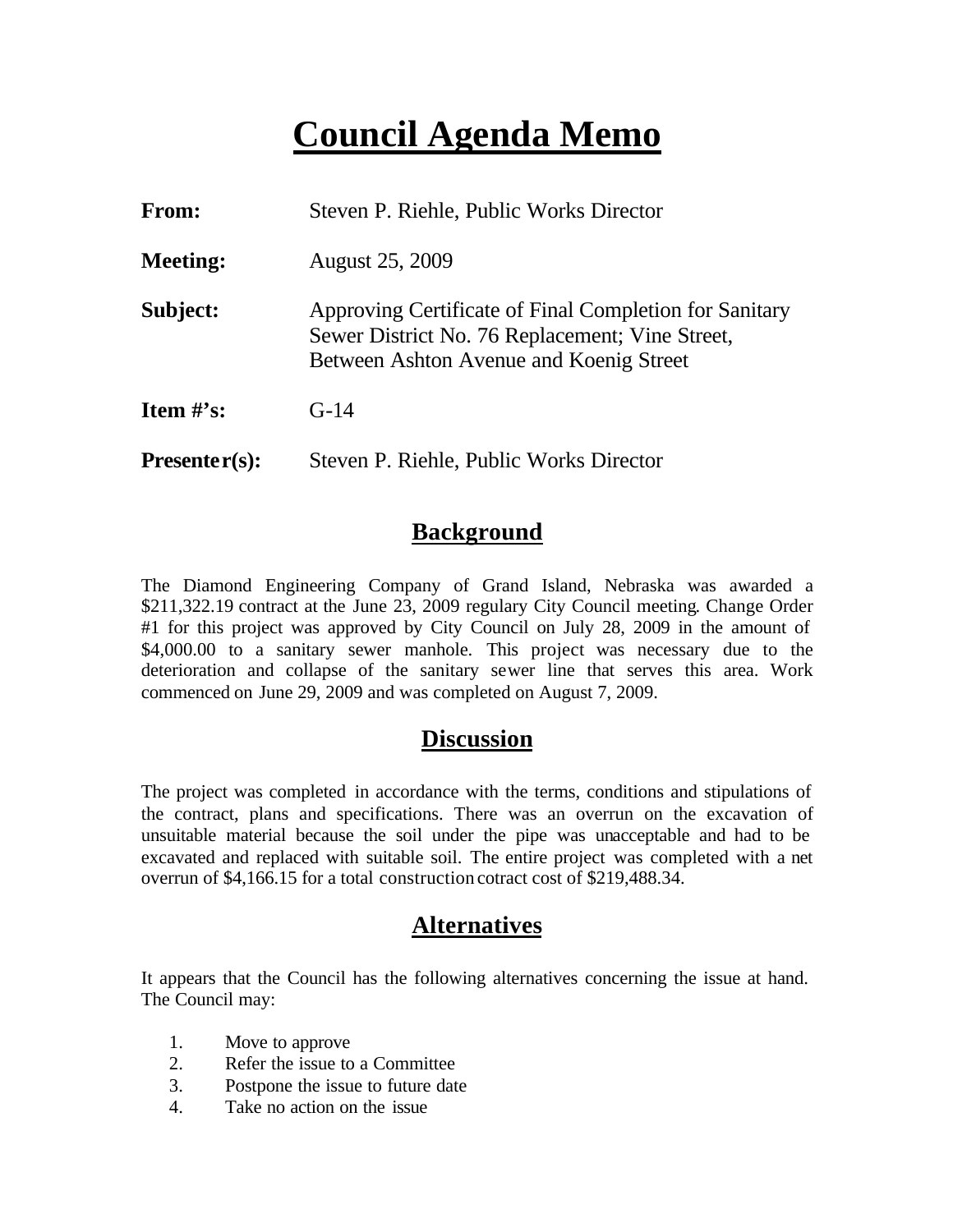## **Recommendation**

Public Works Administration recommends that the Council approve the Certificate of Final Completion for Sanitary Sewer District No. 76 Replacement; Vine Street, between Ashton Avenue and Koenig Street.

### **Sample Motion**

Move to approve the Certificate of Final Completion for Sanitary Sewer District No. 76.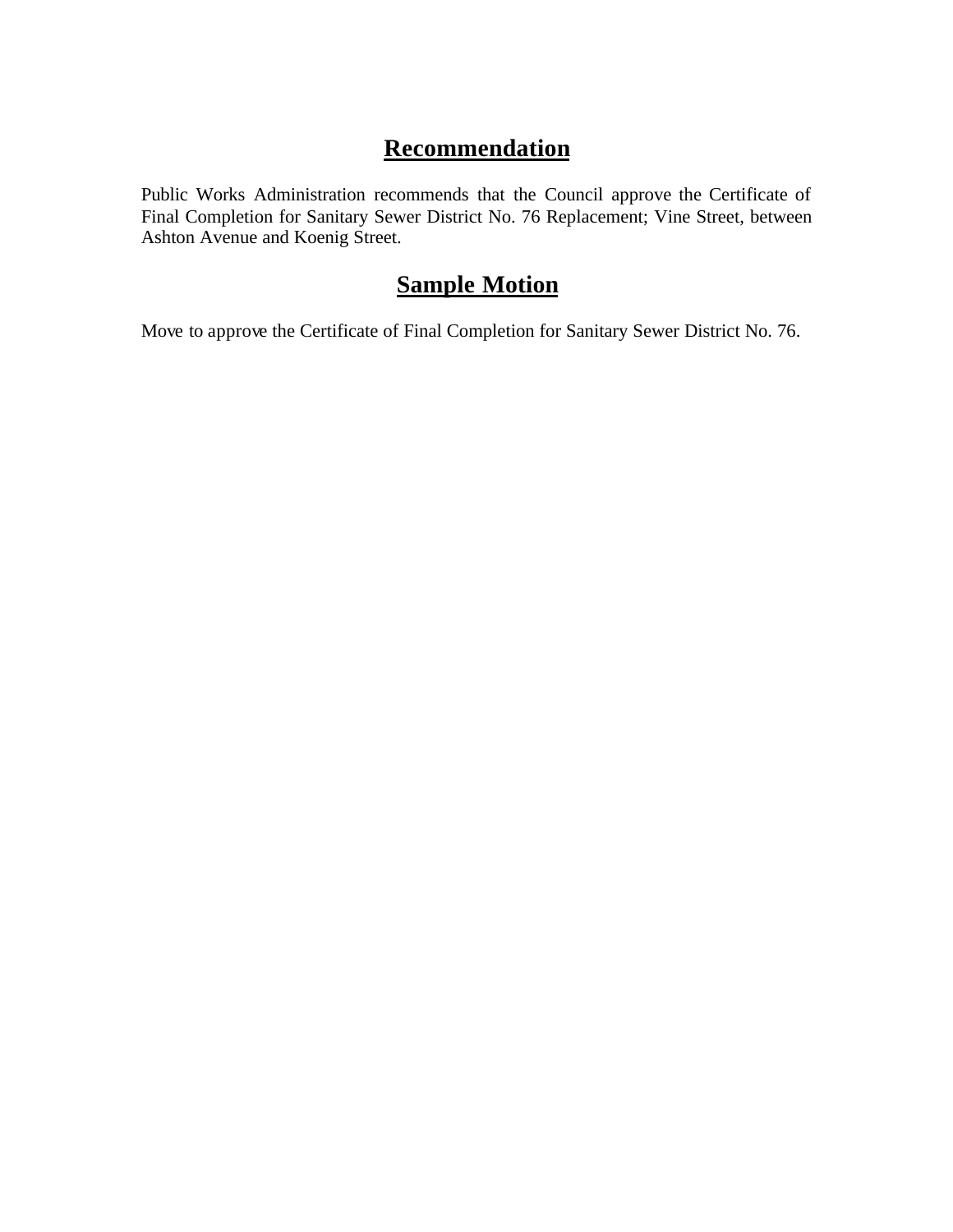#### **ENGINEER'S CERTIFICATE OF FINAL COMPLETION**

Sanitary Sewer District No. 76 Replacement CITY OF GRAND ISLAND, NEBRASKA August 25, 2009

TO THE MEMBERS OF THE COUNCIL CITY OF GRAND ISLAND GRAND ISLAND, NEBRASKA

This is to certify that Sanitary Sewer District No. 76 Replacement has been fully completed by The Diamond Engineering Company of Grand Island, Nebraska under the contract dated June 23, 2009. The work has been completed in accordance with the terms, conditions, and stipulations of said contract and complies with the contract, the plans and specifications. The work is hereby accepted for the City of Grand Island, Nebraska, by me as Public Works Director in accordance with the provisions of Section 16-650 R.R.S., 1943.

#### **Sanitary Sewer District No. 76 Replacement**

|                |                                                                      | Unit           |                          | Plan            | Total           | Total           |
|----------------|----------------------------------------------------------------------|----------------|--------------------------|-----------------|-----------------|-----------------|
| <u>No.</u>     | Description                                                          | Price          | Unit                     | <b>Quantity</b> | <b>Quantity</b> | Cost            |
| $\mathbf{1}$ . | Remove 15" Sanitary Sewer                                            | 12.80<br>\$.   | I.f.                     | 527.10          | 507.00          | \$6,489.60      |
| 2.             | Build 15" P.V.C. Sanitary Sewer                                      | \$<br>132.19   | I.f.                     | 527.10          | 507.00          | \$67,020.33     |
| 3.             | Remove Existing Services & Replace<br>With 4" or 6" P.V.C. Services  | 1,371.52<br>\$ | ea.                      | 8.00            | 9.00            | \$12,343.68     |
| 4.             | Remove Existing Storm Sewer Manhole<br>At Sta. $0+06.25$ (if needed) | \$<br>652.27   | ea.                      | 1.00            | 0.00            | \$<br>0.00      |
| 5.             | Build 5' Diameter Storm Sewer Manhole                                | 2,609.45<br>\$ | ea.                      | 1.00            | 0.00            | \$<br>0.00      |
| 6.             | Build 5' Diameter Manhole Extra Depth                                | 371.13<br>\$   | v.f.                     | .82             | 0.00            | \$<br>0.00      |
| 7.             | Construct San. Sewer M.H. Entrance                                   | 1,804.89       | ea.                      | 2.00            | 1.00            | \$<br>1,804.89  |
| 8.             | Remove P.C. Conc. Pavement                                           | 6.00           | S.Y.                     | 1,206.00        | 1,279.78        | 7,678.68<br>\$. |
| 9.             | Replace 7" P.C. Conc. Pavement                                       | 46.17          | S.y.                     | 1,206.00        | 1,279.78        | \$59,087.44     |
| 10.            | Pavement Sawcut                                                      | 3.80           | $\mathsf{I}.\mathsf{f}.$ | 41.00           | 0.00            | 0.00            |
| 11.            | Remove 12", 15" & 18" Conc. St. S. Pipe                              | \$<br>11.97    | I.f.                     | 37.50           | 8.00            | \$<br>95.76     |
| 12.            | Build 12" Concrete Storm Sewer Pipe                                  | \$<br>48.25    | I.f.                     | 22.50           | 8.00            | \$<br>386.00    |
| 13.            | Build 15" Concrete Storm Sewer Pipe                                  | 52.00          | I.f.                     | 7.50            | 0.00            | \$<br>0.00      |
| 14.            | Build 18" Concrete Storm Sewer Pipe                                  | 59.45          | I.f.                     | 7.50            | 0.00            | \$<br>0.00      |
| 15.            | 15" Joint Encasement w/ Furnco San. S.                               | \$<br>612.74   | ea.                      | 1.00            | 1.00            | \$<br>612.74    |
| 16.            | Furnish and Place Type "B" Bedding                                   | 19.98          | $\mathsf{I}.\mathsf{f}.$ | 527.10          | 507.00          | \$10,129.86     |
| 17.            | <b>Construction Dewatering</b>                                       | \$26,338.56    | I.s.                     | 1.00            | 1.00            | \$26,338.56     |
| 18.            | Unsuitable Material Excavation                                       | 23.04<br>\$    | c.y.                     | 600.00          | 1,020.00        | \$23,500.80     |
| 19.            | Build 4' Diameter Manhole<br>(Change Order #1)                       | 4,000.00<br>\$ | I.s.                     | 1.00            | 1.00            | \$4,000.00      |

**Original Project Total \$219,488.34**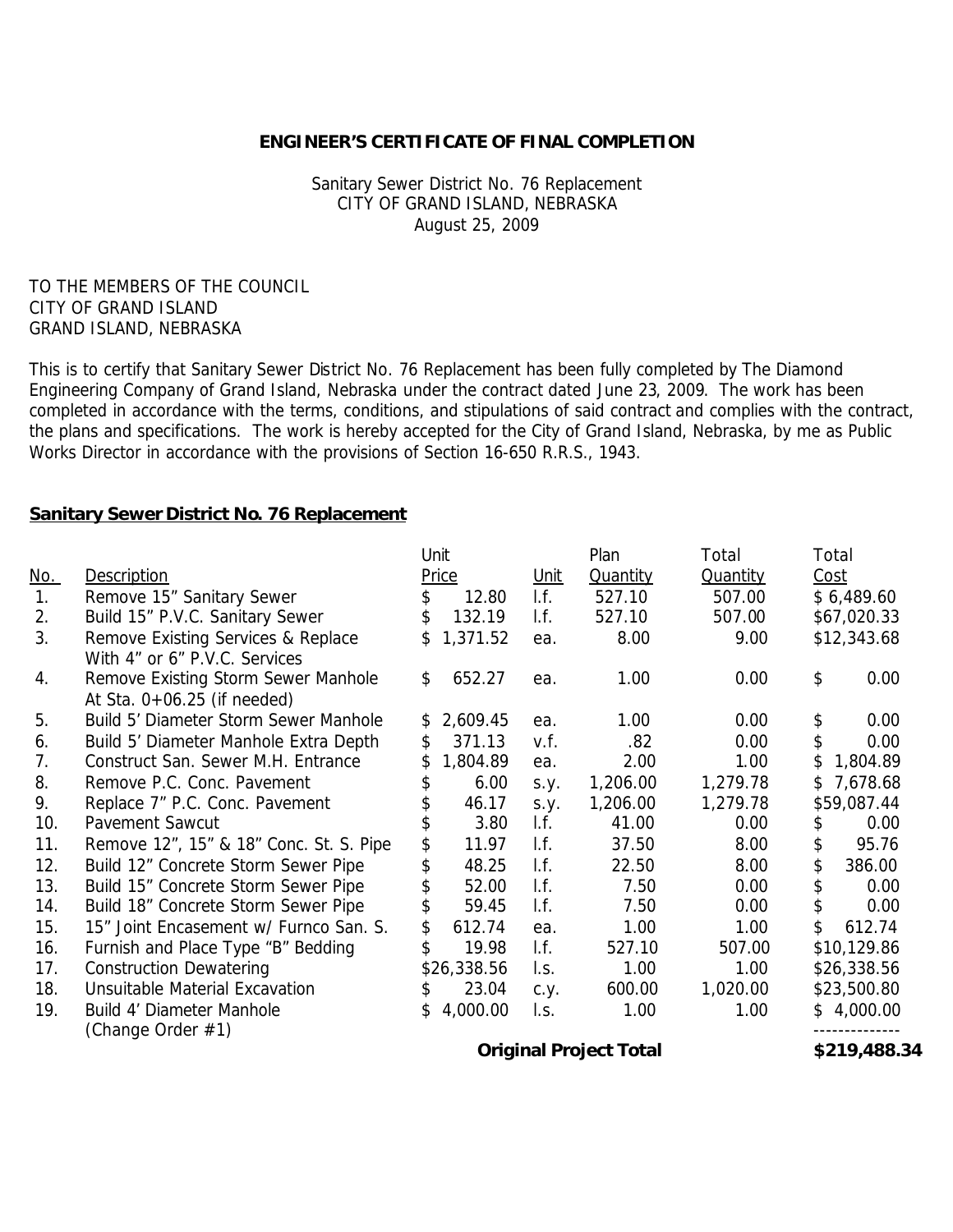| <b>Summary of Other Costs</b>                             |                             |               |
|-----------------------------------------------------------|-----------------------------|---------------|
| Engineering - Public Works Department                     |                             | \$21,948.84   |
| Advertising                                               |                             | 67.78         |
| Platte Valley Laboratories                                |                             | 750.00<br>\$. |
|                                                           | <b>Total of Other Costs</b> | \$22,766.62   |
| TOTAL COSTS OF SANITARY SEWER DISTRICT NO. 76 REPLACEMENT | \$242,254.96                |               |

Respectfully submitted,

Steven P. Riehle City Engineer/Public Works Director

TO MEMEBERS OF THE COUNCIL CITY OF GRAND ISLAND GRAND ISLAND, NEBRASKA

I hereby recommend that the Engineer's Certificate of Final Completion for Sanitary Sewer District No. 76 Replacement be approved.

I further recommend that the Costs of Engineering be credited to Account No. 10033001.74516 from Account No. 53030055-85213.53009 in the amount of \$21,948.84.

Respectfully submitted,

Margaret Hornady Mayor

I hereby recommend that the Engineer's Certificate of Final Completion for Sanitary Sewer District No. 76 Replacement be approved.

\_\_\_\_\_\_\_\_\_\_\_\_\_\_\_\_\_\_\_\_\_\_\_\_\_\_\_\_\_\_\_\_\_\_\_\_\_\_\_\_\_\_\_\_ \_\_\_\_\_\_\_\_\_\_\_\_\_\_\_\_\_\_\_\_\_\_\_\_\_\_\_\_\_\_\_\_\_\_\_

Steven P. Riehle – City Engineer/Public Works Director Mangaret Hornady – Mayor